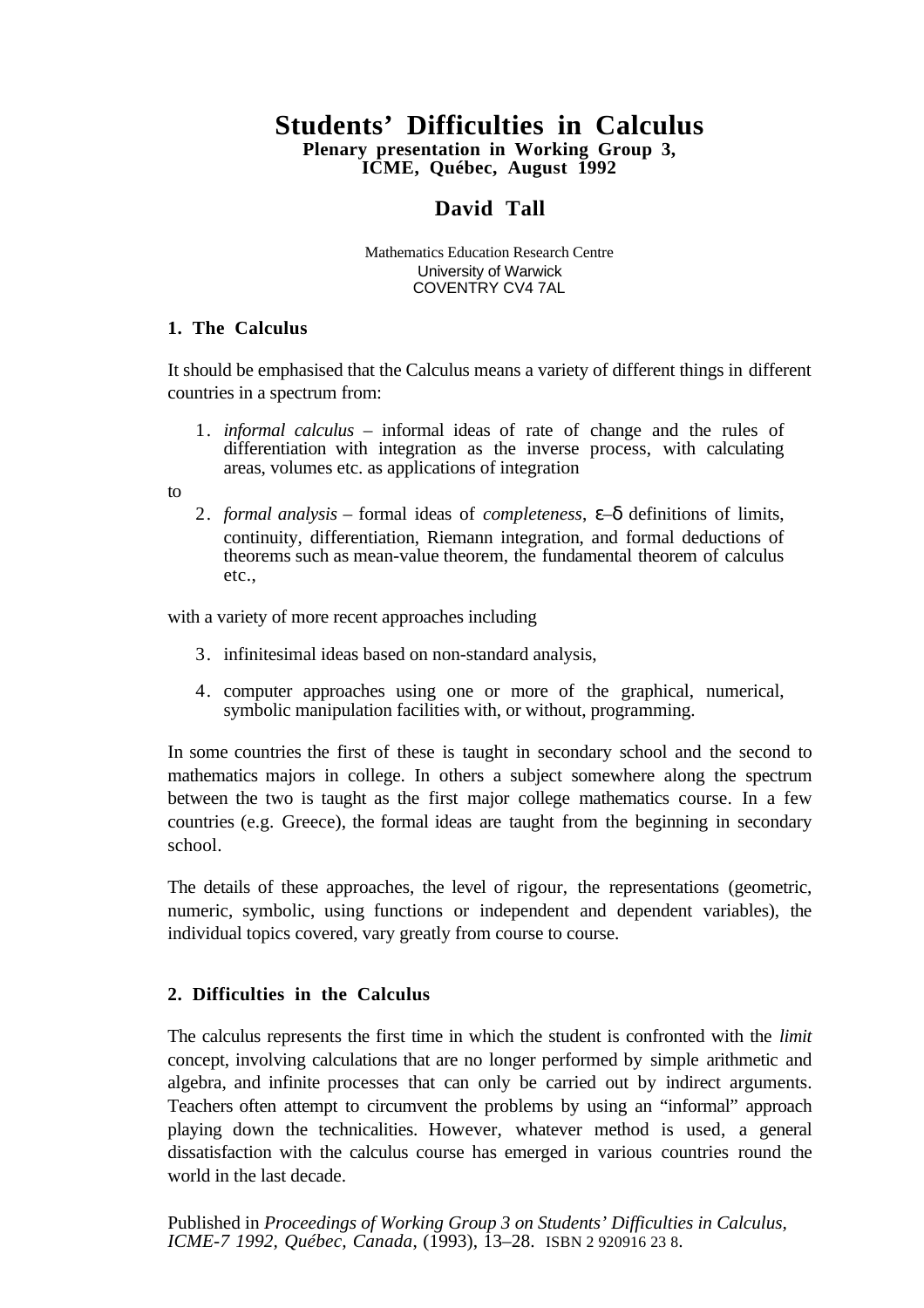In France, the birthplace of the logical structures of Bourbaki, mathematics educators realised that formal approaches to learning had fundamental flaws and the IREMs (Instituts de Recherche sur l'Enseignement des Mathématiques) have relentlessly pursued the need to make the development of the subject matter more meaningful to students (Artigue *et al*, 1990). In the UK a recent report of the London Mathematical Society acknowledges the difficulty of university mathematics and the need to reduce the content and reorganise the course. (London Mathematical Society, 1992). In the USA it is acknowledged that of the 600 000 students taking college calculus in 1987, only 46% obtained a pass at grade D or above (Anderson & Loftsgaarden, 1987). This atmosphere of general dissatisfaction led to the "Calculus Reform Movement" in the USA, with a heavy investment in development and technology but with little initial investment in cognitive research. The latter omission is being remedied, with a considerable increase in publications on cognitive difficulties in the calculus but, with a few notable exceptions, the reform movement itself still awaits independent analysis.

## **2.1 Fundamental difficulties with limits and infinite processes**

Whichever way the calculus is approached, there seem to be inherently difficult concepts which seem to cause problems no matter how they are taught. The *limit* concept creates a number of cognitive difficulties, including:

- difficulties embodied in the language; terms like "limit", "tends to", "approaches", "as small as we please" have powerful colloquial meanings that conflict with the formal concepts,
- the limit process is not be performed by simple arithmetic or algebra, infinite concepts arise and the whole thing becomes "surrounded in mystery",
- the process of " a variable getting arbitrarily small" is often interpreted as an "arbitrarily small variable quantity", implicitly suggesting infinitesimal concepts even when these are not explicitly taught,
- likewise, the idea of "*N* getting arbitrarily large", implicitly suggests conceptions of infinite numbers,
- students often have difficulties over whether the limit can actually be reached,
- there is confusion over the passage from finite to infinite, in understanding "what happens *at infinity*".

paraphrased from Cornu, 1981 Schwarzenberger & Tall, 1978 Orton, 1980ab, 1983ab Robert, 1982 Sierpin*'* ska 1985, 1987 etc., etc.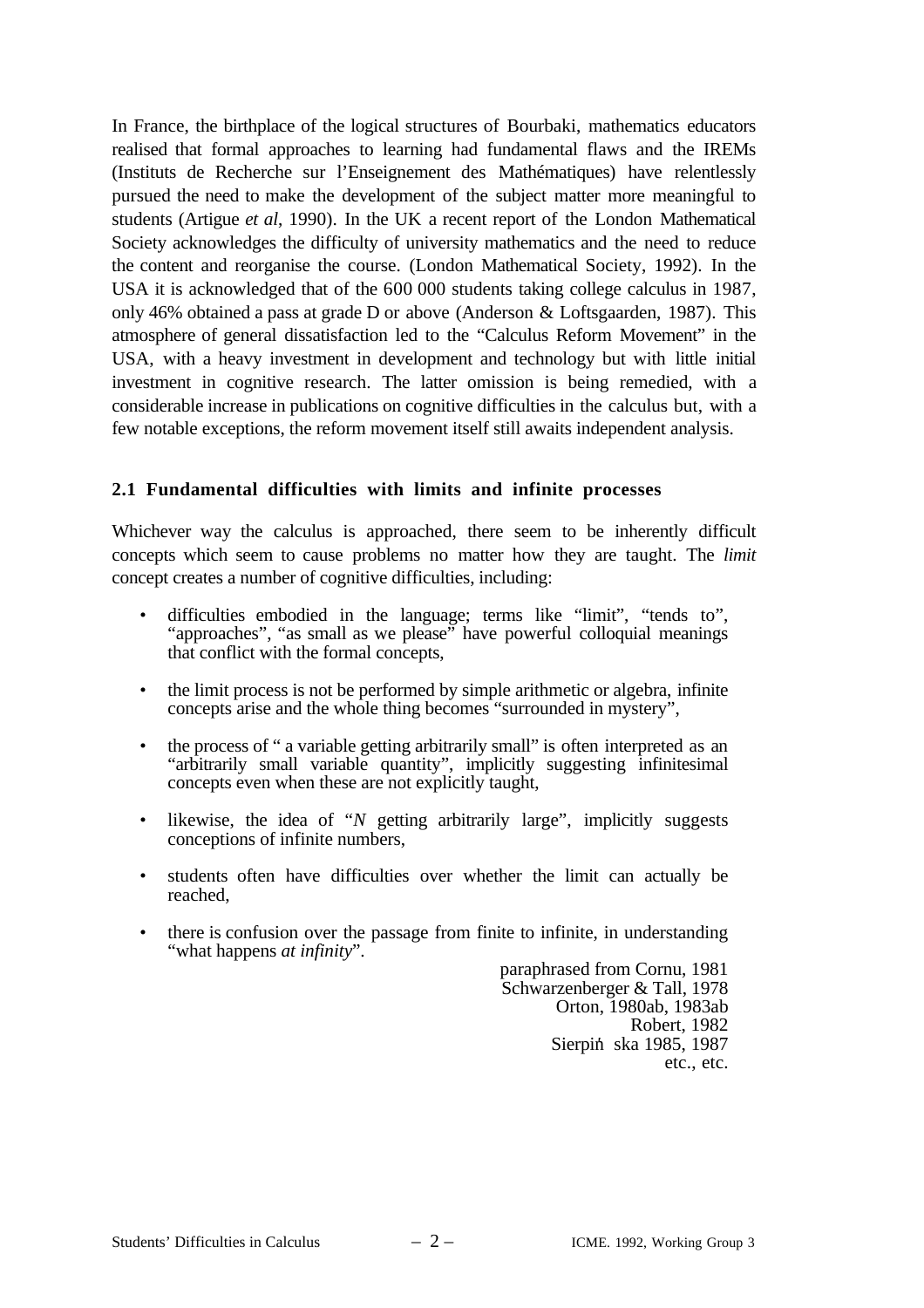How does the student handle such conflicts? Two methods are possible:

- reconcile the old and the new by re-constructing a new coherent knowledge structure,
- keep the conflicting elements in separate compartments and never let them be brought simultaneously to the conscious mind.

As the first of these is very difficult, many students (and most teachers!) prefer the latter, separating troublesome theory from the practical methods to solve problems:

[In] the official French programme … books generally devoted a chapter to the general limit concept including a formal definition, a statement of its uniqueness, and theorems about arithmetic operations applied to limits. The exercises, however, did not concentrate on the limit *concept*, but on inequalities, the notion of absolute value, the idea of a sufficient condition and, above all, on *operations*: the limit of a sum, of a product, and so on. These exercises are far more related to algebra and the routines of formal differentiation and integration than to analysis. … Given such a bias in emphasis it is therefore little wonder that students pick up implicit beliefs about the way in which they are expected to operate. (Cornu 1992, p. 153)

… [American] students often considered the ease and practicality of a model of limit more important than mathematical formality. This is particularly true in the sense that models of limit that allow them to deal with the realities of limits in the classroom, the kind they see on tests, tend to be seen as sufficient for the purposes of most students. It was noted by several students that neither formal nor dynamic models of limit figure heavily in the procedures students use to work problems from their calculus class; their procedural knowledge (e.g., substituting values into continuous functions, factoring and cancelling, using conjugates, employing L'Hôpital's rule) is largely separate from their conceptual knowledge.

(Williams, 1991, p. 233)

Various studies show that what the students believe is related to the dominant work that they do, and paying lip service to formalities may satisfy the teacher but it has very little impact on the learner. Ervynck (1981) concluded that most students have a prerigorous understanding of limit but few ever achieve full understanding of the rigorous definition.

How can such difficulties be avoided? Davis & Vinner (1986) attempted to do so by avoiding reference to the language of limits in the initial stages, but came to the conclusion that "avoiding appeals to such pre-mathematical mental representation fragments may very well be futile." They show that specific examples dominate the learning, so that if, for example, monotonic sequences dominate the students' early experiences of sequences then they will also dominate the students' concept images of sequences and their limits. Thus it becomes almost impossible to give students simple experiences without giving them correspondingly simple long-term conceptions of the concepts being introduced.

There is evidence that students apply arguments not globally, but use different arguments suitable for each case, allowing them to keep disconcerting conflicts in separate compartments. For instance, a student might use different conceptions of limit selected according to the particular context being considered, without being concerned about possible overall consistencies: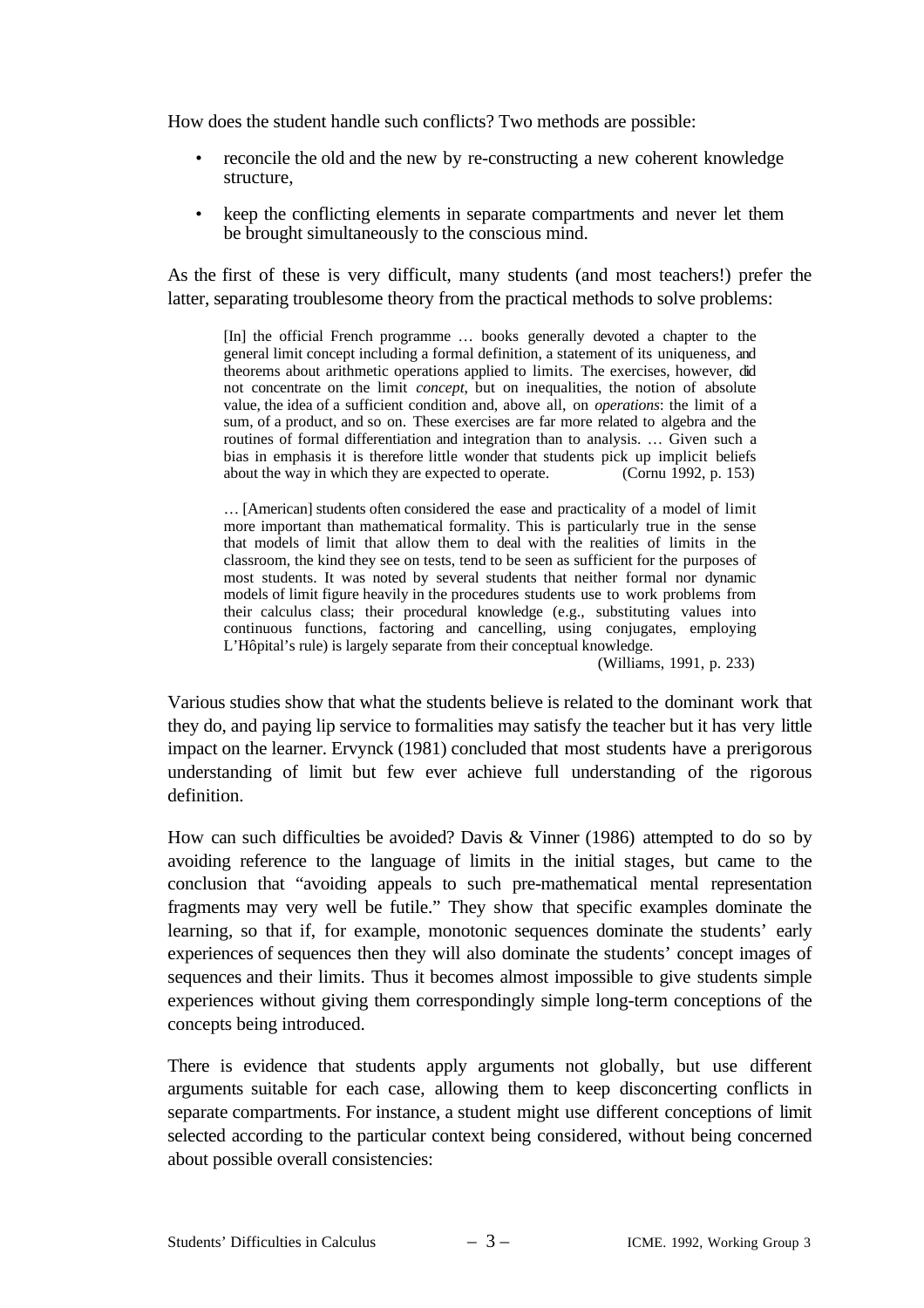And I thought about all the definitions that we deal with, and I think they're all right – they're all correct in a way and they're all incorrect in a way because they can only apply to a certain number of functions, while others apply to other functions, but it's like talking about infinity or God, you know. Our mind is only so limited that you don't know the real answer, but part of it. (Williams, 1991, p. 232)

#### Students learn the things that will get them through the exams:

Much of what our students have actually learned ... – more precisely, what they have invented for themselves – is a set of "coping skills" for getting past the next assignment, the next quiz, the next exam. When their coping skills fail them, they invent new ones. The new ones don't have to be consistent with the old ones; the challenge is to guess right among the available options and not to get faked out by the teacher's tricky questions. … We see some of the "best" students in the country; what makes them "best" is that their coping skills have worked better than most for getting them past the various testing barriers by which we sort students. We can assure you that that does not necessarily mean our students have any real advantage in terms of understanding mathematics. (Smith & Moore, 1991)

When students meet difficulties, a dominant strategy for coping is to concentrate on the procedural aspects that are usually set in examinations. Because the teacher knows that conceptual questions are rarely answered correctly, the vicious circle of procedural questions is set in motion. Indeed, for those students who take an initial calculus course based on elementary procedures, there is evidence that this may have an unforeseen limiting effect on their attitudes when they take a more rigorous course at a later stage. Commenting on the results of a large study comparing the results of students taking advanced placement calculus courses in school, Ferrini-Mundy & Gaudard (1992) found that

it is possible that procedural, technique-oriented secondary school courses in calculus may predispose students to attend more to the procedural aspects of the college course.<br>(Ferrini-Mundy & Gaudard 1992, p.68) (Ferrini-Mundy  $&$  Gaudard 1992, p.68)

Perhaps this can be solved by confronting the student with discrepancies between personal imagery and new conflicting data in an attempt to encourage a re-construction of knowledge on a more sophisticated level. Williams (1991) selected 10 students with concept images of the limit (such as 'gets close to, but does not reach') at variance with the formal definition and attempted over a series of five interviews to confront the student with new examples that conflicted with the old. There was little change:

The data of this study confirm students' procedural, dynamic view of limit, that is, as an idealization of evaluating the function at points successively closer to a point of interest. The data also suggest that there are numerous idiosyncratic variations on this theme, some of them extremely difficult to dislodge. Given the complex nature of cognitive change, it is not surprising that the students in this study failed to adopt a more formal view of limit after only five sessions. (Williams, 1991, p.235) more formal view of limit after only five sessions.

It becomes apparent that firmly held concept images can prove notoriously difficult to dislodge, even when they conflict with the formal definition.

On the other hand, if formal  $\varepsilon-\delta$  methods are taught from the start (as in the Greek curriculum) it can reduce the incidence of infinitesimal methods whilst having its own peculiar difficulties: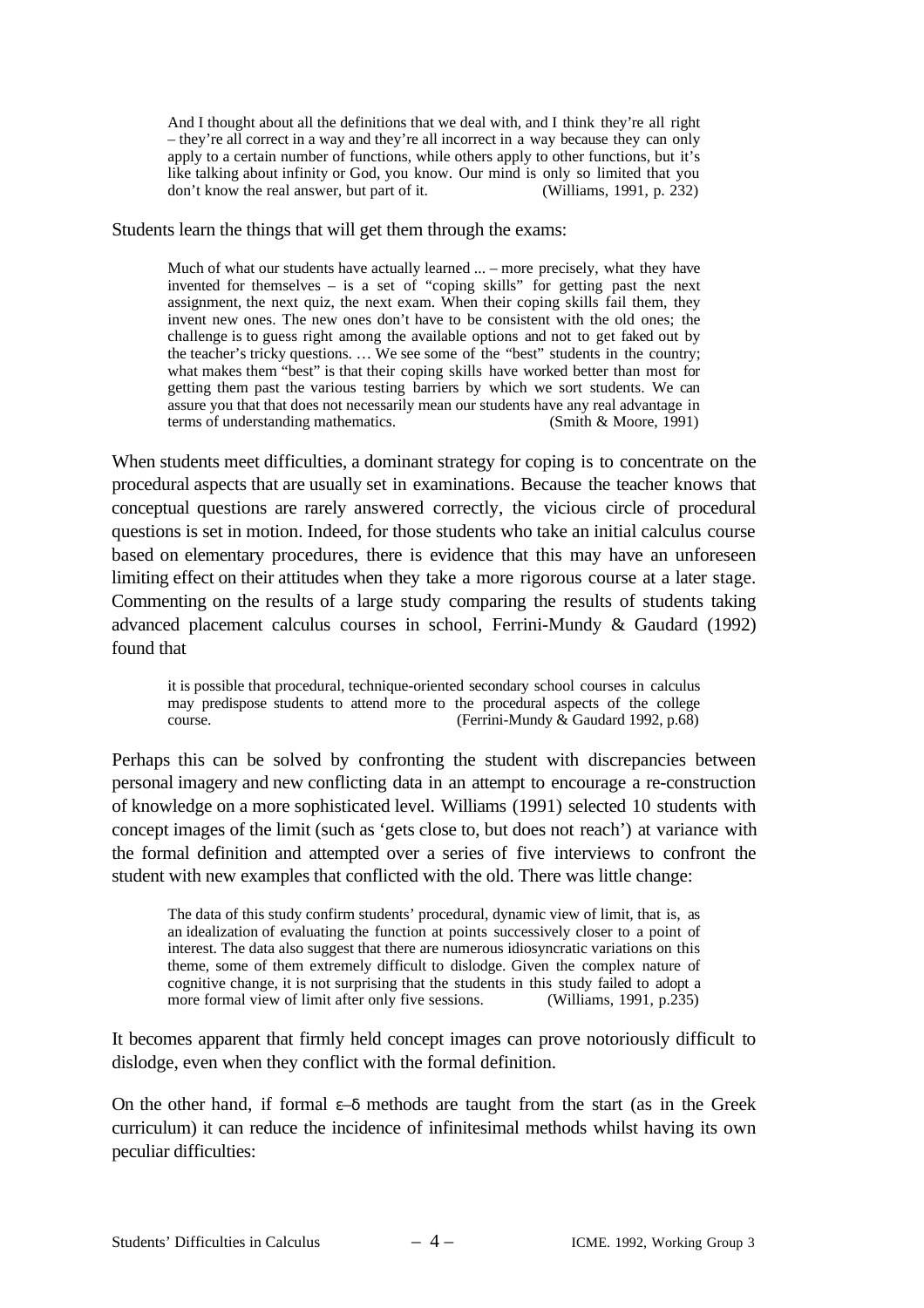... the English have no formal instruction about limits on the real line, contrary to the Greek case. We find the English use 'infinitesimals" which often confounds the completion of a limit process, whereas the Greeks sometimes display difficulties in using formal symbolism and reasoning, suggesting that little insight is given by the strict definition. (Mamona-Downs, 1990, p. 69)

The Greeks, although they did not use for example the "ε–δ" definition and preferred to use standard procedures, did seem to be able to accept a limit as a mathematical object rather than a "dynamic" process. ... However a few Greeks did show some conflicts between the dynamic and static approaches, suggesting that the first is more natural to their original intuition. (ibid., p.75)

Difficulties are revealed whichever approach is taken. It seems like a case of "Heads you lose, tails you don't win".

Perhaps the solution might be to lead on not to formal standard analysis, but to nonstandard analysis. Sullivan (1976) gave evidence of the apparent success of such an approach. But although it continues to have its adherents, it has failed to take root on a wide scale. There are cognitive reasons why such an approach may seem on the surface to have success (just as the informal procedural approach often has procedural success). Even though the informal use of infinitesimals may seem to be closer to nonstandard analysis, students' spontaneous beliefs are often inconsistent with nonstandard theory too, for instance it is often believed that "nought point nine recurring" is the "last number less than 1" whereas if  $x<1$  then  $\frac{1}{2}(x+1)$  is also less than 1, so there can be no "last number less than 1" in either standard or non-standard theory.

An informal approach is therefore likely to involve factors which potentially conflict with any formal theory whilst a formal approach may prove too difficult a starting point, lacking insight.

#### **2.2 Other difficulties in the calculus**

Having considered the limit concept in some detail, we list some of the other difficulties students encounter in the calculus, each worthy of extended investigation, including:

- restricted mental images of functions,
- the Leibniz notation a 'useful fiction' or a genuine meaning,
- difficulties in translating real-world problems into calculus formulation,
- difficulties in selecting and using appropriate representations,
- algebraic manipulation  $-$  or lack of it,
- difficulties in absorbing complex new ideas in a limited time,
- difficulties in handling quantifiers in multiply-quantified definitions,
- consequent student preference for procedural methods rather than conceptual understanding.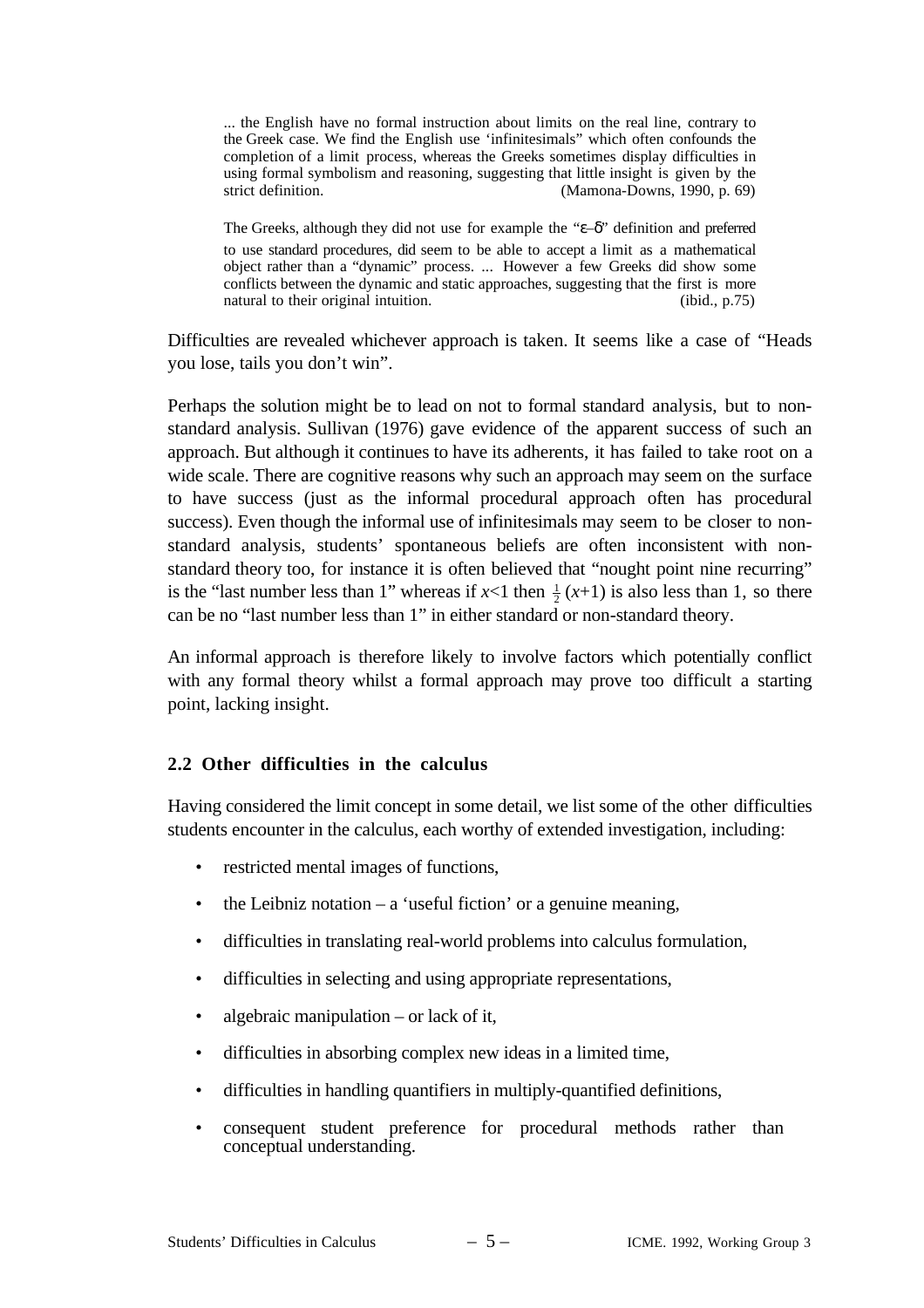**Restricted mental images of functions** are not always seen as provoking a difficulty in elementary calculus particularly when the subject is seen as focusing on the differentiation and integration of standard functions given as formulae. Nevertheless it causes difficulties as soon as the student is faced by examples slightly beyond their experience, such as calculating  $\int_{-3}^{3} |x+2| dx$  $\int_{-3}^{3} |x+2| dx$  (Mundy 1984) or finding *a*, *b* such that

$$
f(x) = \begin{cases} ax, & x \le 1 \\ bx^2 + x + 1, & x > 1 \end{cases}
$$

is differentiable at 1 (Selden, Mason & Selden, 1989), then the students fare extremely badly. Unless students meet the concept of function in a broader context, such difficulties should be expected.

**Difficulties in translating real-world problems into calculus formulation** are part of the folk-lore of the subject (though there seems to be little cognitive research). Many examinations for calculus examinations focus on the symbolic manipulation rather than problem-solving (see, for example, the selection of examination papers quoted in *Calculus for a New Century* (Steen 1988, p. 179 et seq.).)

**The Leibniz notation**  $\frac{dy}{dx}$  proves to be almost indispensable in the calculus. Yet it causes serious conceptual problems. Is it a fraction, or a single indivisible symbol? What is the relationship between the  $dx$  in  $\frac{dy}{dx}$  $\frac{dy}{dx}$  and the *dx* in  $\int f(x) dx$ ? Can the *du* be cancelled in the equation  $\frac{dy}{dx} = \frac{dy}{du}$  $\frac{du}{dx}$ ? Giving a modern meaning to these terms that allows a consistent meaningful interpretation for all contexts in the calculus is possible but not universally recognised. On the other hand, failing to give a satisfactory coherent meaning leads to cognitive conflict which is usually resolved by keeping the various meanings of the differential in separate compartments ( $\frac{dy}{dx} = \lim_{\Delta x \to 0}$ ∆*y* ∆*x* in differentiation and *dx* means "with respect to *x* in integration). This can only exacerbate conceptual chasm between the notation and any possible coherent meaning.

**Difficulties in selecting and using appropriate representations** are known to be widespread. Robert & Boschet (1984) reported that the students who were the most successful were invariably those who could flexibly use a variety of approaches: symbolic, numeric, visual. Dreyfus & Eisenberg (1986, 1991) report students' reluctance to visual concepts in calculus. They give examples where visual representations would solve certain problems almost trivially, yet students refrain from using them because the preference developed over the years is for a numerical, symbolic mode of approach. Yet research shows that visual images *can* provide vital insights. However, it may sometimes prove difficult for students to link the global gestalt to a sequential deductive form of thinking.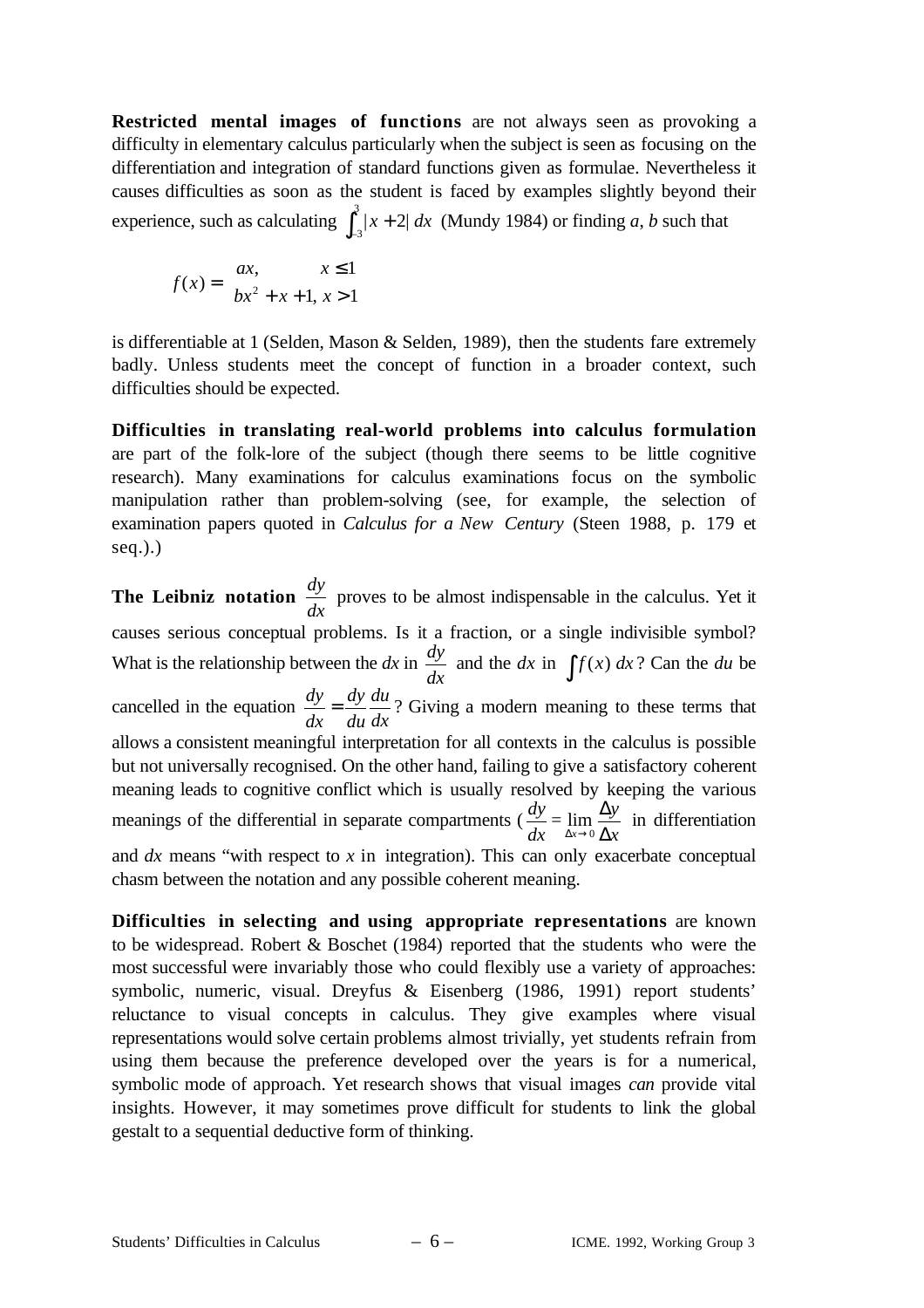**Algebraic manipulation** is the preferred mode of operation for many students. Wider access to calculus courses may have the effect of allowing students with less manipulative facility to take the course. In the UK, for instance, the latest school curricula require less algebraic manipulation. Students are beginning to take calculus with less facility in manipulating polynomials and with little knowledge of trigonometric formulae. As a result, routine manipulation in algebra can no longer be taken for granted.

**Difficulties in absorbing complex new ideas in a limited time** occur throughout college mathematics. Yet the difficulties in calculus are often acute. The concepts change their nature as time passes. A limit might be initially an intuitive process of "getting close", then an "epsilon-delta" definition, but then after a few theorems have been proved, the definition is suppressed and the theorems are quoted instead. Thus students at different stages of coping with this transition are faced with different meanings for the concept. Azcarate (1991) studied the changing concept of instantaneous speed, from a primitive ratio concept (distance/time), via an approximation idea, calculating the speed over an interval of decreasing size, to the notion of "instantaneous speed" represented as the gradient of the tangent to a timedistance graph. Interviewing students before, during, and after the teaching showed students at various stages of development during the teaching.

|                 |                 |                |             |  |                  |    |    |    |                 |     |    | 15 |       |    | 34 35 |       |
|-----------------|-----------------|----------------|-------------|--|------------------|----|----|----|-----------------|-----|----|----|-------|----|-------|-------|
| Limit           |                 |                |             |  |                  |    |    |    |                 |     |    |    | 39 44 |    |       | 62 64 |
|                 |                 |                |             |  |                  |    |    |    |                 |     |    | 81 |       | 87 |       | 105   |
| Approximation   |                 |                |             |  |                  | 15 |    |    |                 | 35  |    |    | 21    |    |       |       |
|                 |                 |                |             |  |                  |    | 44 |    |                 |     |    |    |       |    |       |       |
|                 |                 |                |             |  |                  |    |    |    |                 |     |    |    | 83    |    | 93    |       |
| Mixed           |                 |                |             |  |                  |    | 21 |    | 34              |     |    |    |       |    |       |       |
| Approximation/  | 39              |                |             |  |                  | 39 |    |    |                 | 64  |    |    |       |    |       |       |
| Primitive ratio |                 |                | 87          |  |                  | 81 |    |    | 93              |     |    |    |       |    |       |       |
|                 | 1               | 15 21 30 34 35 |             |  |                  |    |    | 30 |                 |     |    |    |       | 30 |       |       |
| Primitive ratio | 38              |                | 44 53 62 64 |  |                  | 38 |    |    | 53 62           |     | 38 |    |       | 53 |       |       |
|                 | 79 81 83        |                |             |  | 93 105           | 79 | 83 |    |                 | 105 | 79 |    |       |    |       |       |
|                 | First interview |                |             |  | Second interview |    |    |    | Third interview |     |    |    |       |    |       |       |

Evidently, if students are attending lecture courses in topics which quickly change in sophistication of treatment, those left behind will soon experience great difficulties.

**Multiply quantified definitions** (For all positive epsilon there exists a delta such that...) are not part of informal calculus, but they become important once the theory is formalized. They put an intolerable strain on students. (On taking a sample of 12 students attending an analysis course in which the epsilon-*N* definition of convergence of a sequence was given and had been used in lectures for two weeks, *none* of the students could reproduce the definition from memory, although they could use various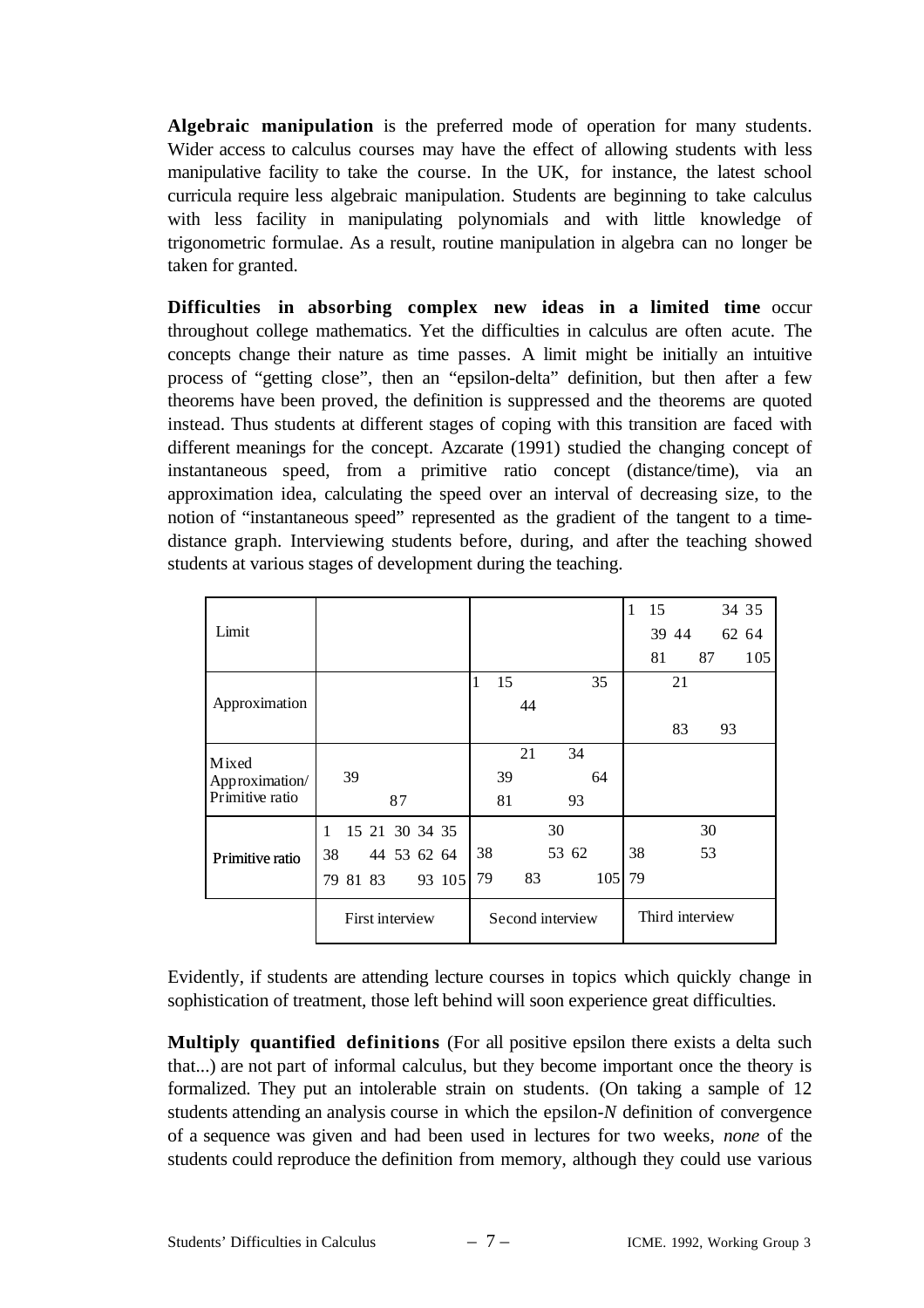tests of convergence effectively, such as the comparison test, or the ratio test. When asked to complete the definition:

$$
\lim_{n \to \infty} a_n = a
$$
 means "Given  $\varepsilon > 0, ...$ "

responses included such things as "Given  $\varepsilon > 0$ , as  $n \rightarrow \infty$  so  $a_n \rightarrow a$ " and "Given  $\varepsilon > 0$ ,  $a_n$ gets within ε of *a*". None could quote the required definition "because it isn't used in the examples we have to do …".)

Yet *some* students win and succeed in calculus. But how? The evidence (e.g. Robert & Boschet (1984)) suggests that those who tend to succeed in an analysis course are those who are more versatile in using different representations – using visual, numeric, or verbal cues, whichever proves the more appropriate at a given stage. To do this they need flexible knowledge. They have, or they develop, an ability to cope with the complexity of the subject by turning, almost intuitively, to the representation that will prove to be useful in the particular cause. It may be that calculus works for those more able students who can think flexibly and fails for those who look for more procedural guidance to get them through their problems.

## **3. How can students' learning be improved?**

Various hypotheses have been put forward suggesting ways in which students' understanding might be improved, including:

- active learning
- build up intuitions suitable for later formalizations
- computer graphics
- computer programming
- symbol manipulators

**Active learning** by the students, instead of passive reception of lecture material, was advocated by Cummins (1960) over 30 years ago, in an "experience-discovery approach" using "materials ... to develop understanding in the use of some of the fundamental ideas before these concepts were subjected to critical discussion", with "a series of study-guide sheets ... by which students, either independently or with the help of class discussion, could arrive ... at some methods and facts of the calculus." Experimental students scored at exactly the same level as control students in traditional skills, but significantly higher on a questions requiring conceptual understanding. For example, 25 out of 38 experimental students were successful at giving an explanation for the quotient, product or chain rule for differentiation compared with only one out of 24 control students. Eighteen out of 38 experimental students could explain the logical connection between differentiation and integration, compared to none from the control group.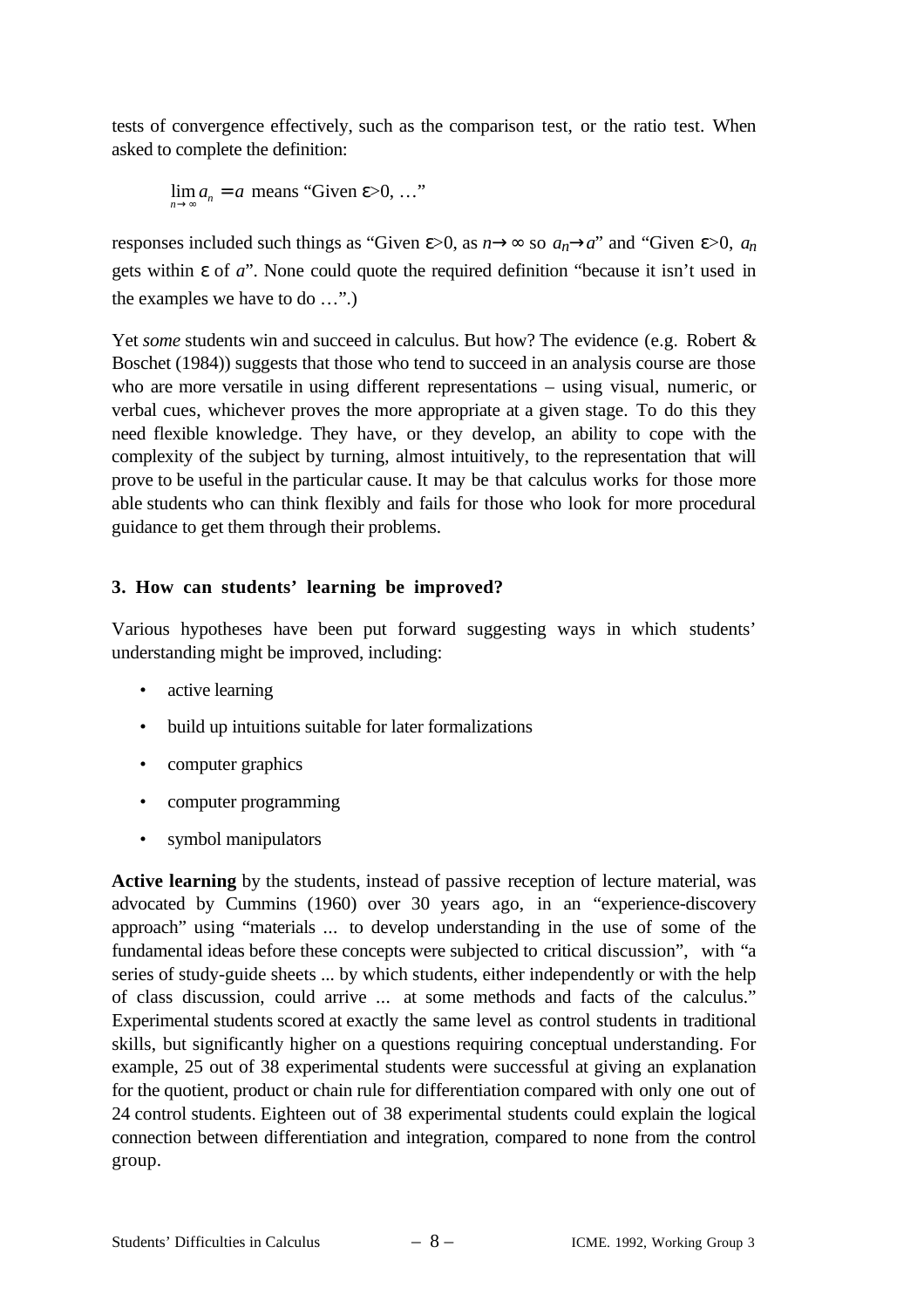More recently, Alibert (1988), Case (1991), Farmer (1991), Dubinsky (1992) and others advocate student discovery over reception learning from lectures. Dubinsky's approach is a particularly sophisticated one, in which students cooperate in groups to reflect on programming constructions in a computer language (ISETL) designed to support the growth of mathematical thinking. For example, functions may be specified as procedures and then conceived as objects that can be used as inputs to other functions. This "encapsulation" of the function process as an object he sees as a fundamental step in the learning process. While procedural approaches focus on processes that can be carried out in specific circumstances to solve problems, encapsulation allows a process to be conceived both as a process that can be carried out and as an object that can be mentally manipulated on a higher level. This is designed to enable the individual to think in a flexible and powerful manner. His approach is one of the few in the Calculus Reform Movement that is cognisant of cognitive difficulties and attempts to resolve them. Given the nature of student difficulties and student attitudes mentioned with respect to the limit concept, it is clear that the deep cognitive obstacles will not be solved by the students alone without the action of an external mentor providing them with activities appropriate for reflective (re-)construction of concepts.

Many computer experiences are designed to **build up intuitions for later formalizations**. For instance **interactive computer graphics** may be used to help students *see* concepts, like local straightness through zooming in on a differentiable curve to *see* it locally as a straight line with a visible gradient. My own approach – in the knowledge that the limit concept causes many cognitive difficulties – was designed to study the idea of limit *implicitly* through zooming to lay foundations for later formal ideas (Tall & Sheath, 1983; Tall, Blokland & Kok, 1990). I saw versatile thinking as an important focus of learning, linking the visual ideas of local straightness, looking along a curve to *see* the changing gradient, and drawing the graph of the gradient function linked with numerical and symbolic computations of the gradient.

I soon realised that graphics alone were unsatisfactory (Tall 1986), and saw the need for versatile movement between representations. Graphics give *qualitative global insight* where numerics give *quantitative results* and symbolics give *powerful manipulative ability*.

The use of the three representations (graphic, numeric, symbolic) throughout calculus is a focus of the Harvard approach (Gleason et al 1990, Hughes Hallett, 1991).

One of the guiding principles is the 'Rule of Three,' which says that wherever possible topics should be taught graphically and numerically, as well as analytically. The aim is to produce a course where the three points of view are balanced, and where students see each major idea from several angles. (Hughes Hallett 1991, p. 121)

This approach is based as much on mathematical beliefs as on cognitive growth. My own sense is that mathematicians selectively focus on the *most useful* representation, so that *versatile movement between representations* is more important, and cognitively more natural, than focusing on all three representations at once.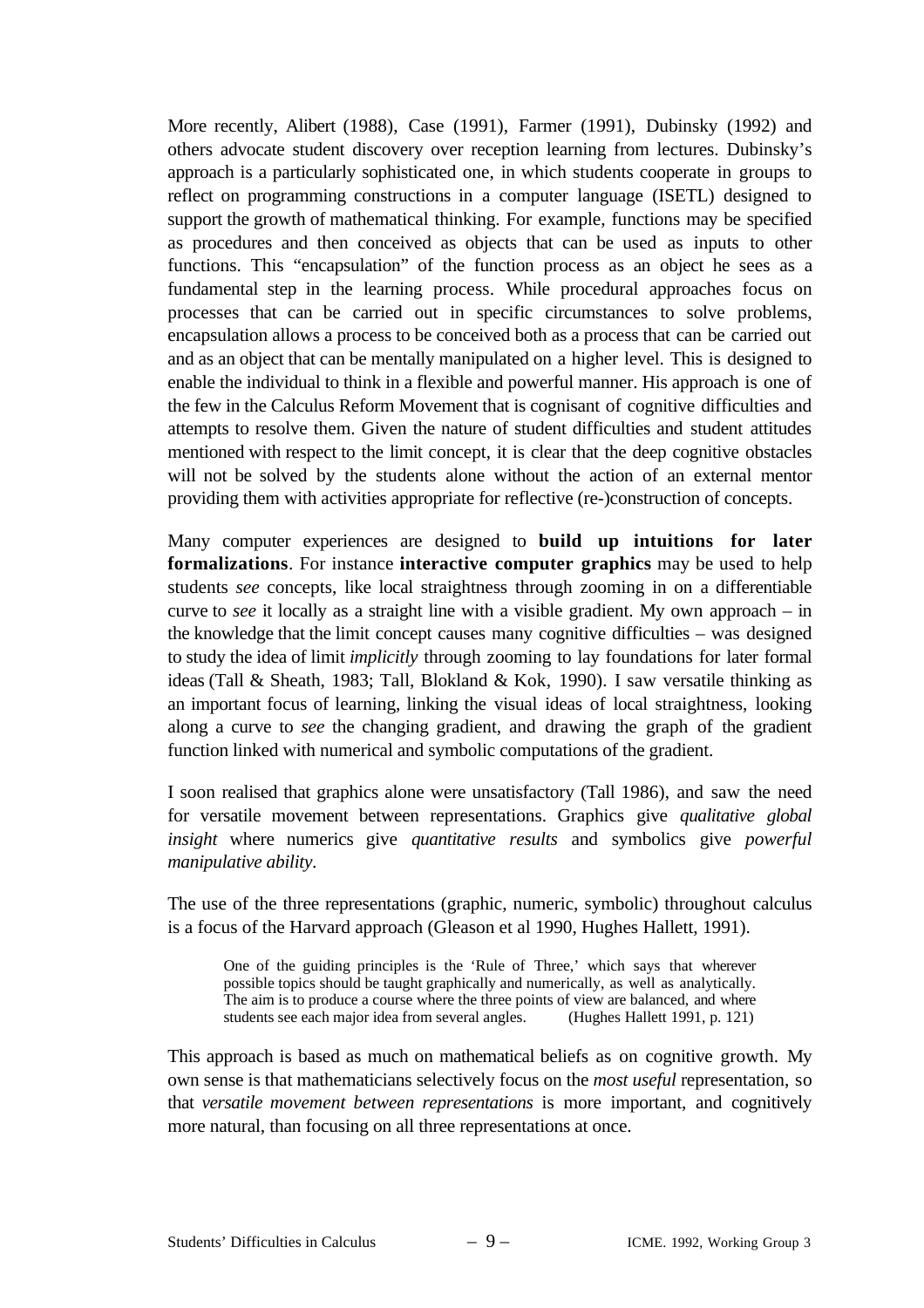**Computer programming** is seen by some as introducing extra problems that increase the difficulty of the mathematics, and by others as a constructive activity that allows the student to learn by telling the computer how to carry out the required algorithms. Sometimes this is an additional activity, as in the Harvard programming in True BASIC, where students were given programming activities to complement their symbolic paper and pencil manipulations. Sometimes this is an integrated activity aimed at enabling the students to program the mathematics itself, as in the work of Dubinsky and Schwingendorf (1992) in the language ISETL.

Initial evaluations of these and other projects are beginning to be published. For instance, Cowell & Prosser (1991) report a mixture of "good and bad news" in the use of True BASIC.

The students largely agreed that the computer assignments were well integrated with the rest of the course, and that learning the necessary programming was easy, but they disagreed that the computer enhanced their interest in the course material, they disagreed that the computer should be dropped and they were divided on whether the computer assignments were a valuable part of the course:

|                                                                               |      | Disagree |      | Agree |      |
|-------------------------------------------------------------------------------|------|----------|------|-------|------|
|                                                                               | SD.  | D        | N    | A     | SА   |
| The computer assignments were well integrated<br>with the rest of the course  | 3.0  | 17.8     | 13.3 | 50.4  | 15.6 |
| Learning how to program in True BASIC for this<br>class was relatively simple | 3.0  | 23.7     | 25.9 | 36.3  | 11.1 |
| The computer assignments enhanced my interest in<br>the course material       | 19.1 | 36.0     | 23.5 | 16.9  | 4.4  |
| I would have preferred Math 3 if the computer were<br>not used at all         | 12.6 | 28.1     | 23.7 | 17.0  | 18.5 |
| Overall the computer assignments were a valuable<br>part of this course.      | 5.1  | 22.8     | 28.7 | 33.1  | 10.3 |

(Cowell & Prosser, 1991, pp. 152, 153)

Comparing the scores on examinations with scores on the previous non-computer course showed virtually identical median and quartile scores. However, note that the computer tasks were added to the curriculum basically for mathematical rather than cognitive reasons.

Dubinsky's approach on the other hand is designed specifically to encourage students to make the necessary mathematical constructions and to reflect on them to gain meaningful understanding. In a comparison with students following a standard course, he was able to show that students could perform as well or better on traditional tasks, but considers such comparisons of little value because they are coloured by implicit beliefs as to what constitutes success, in the case of this comparison, traditional manipulation.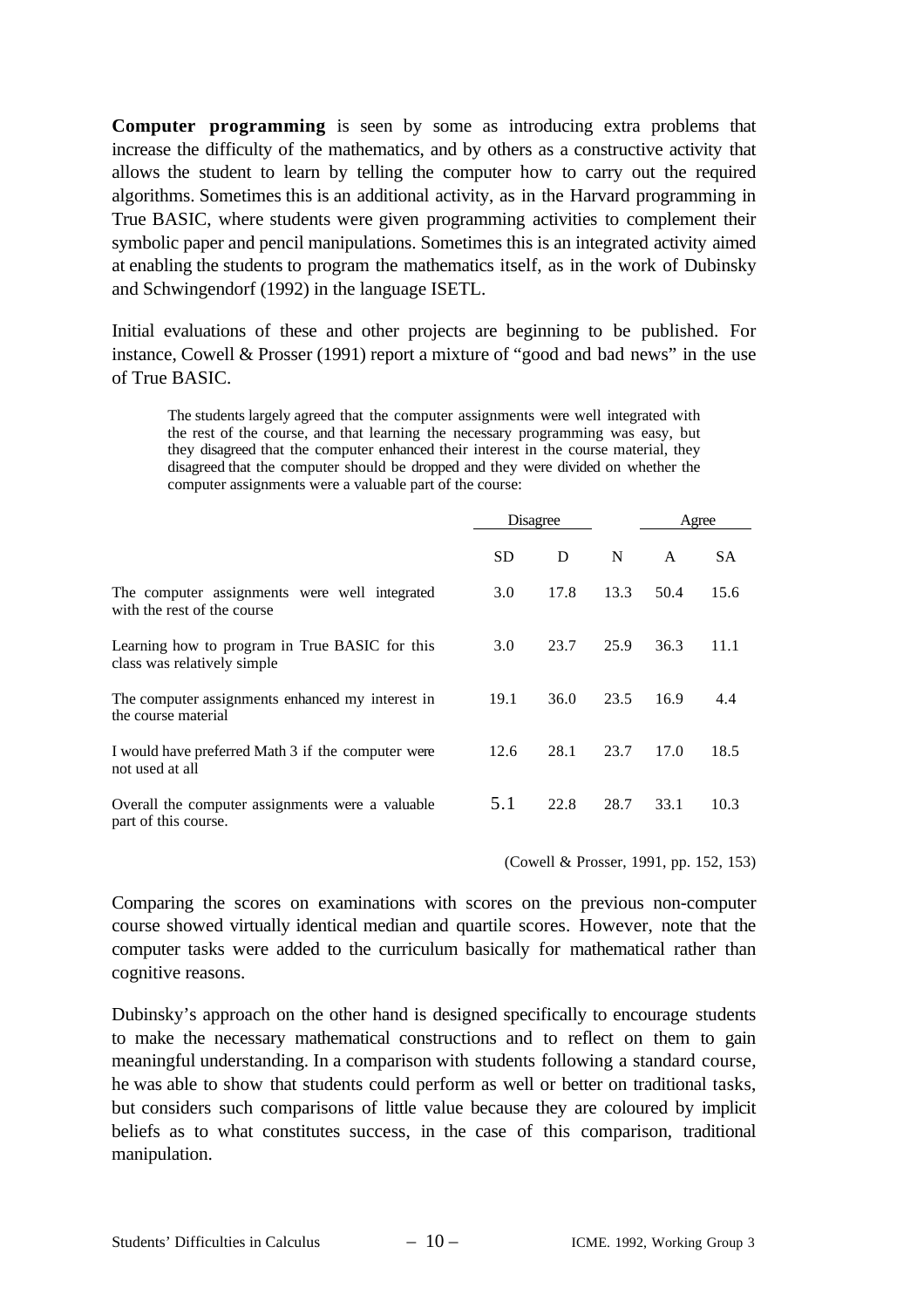**Symbolic Manipulation Software** is now being used more extensively in teaching calculus, from courses based on software notebooks that include symbol manipulation and graph-drawing in *Mathematica* (Brown, Porta & Uhl, 1990, 1991a), to laboratory workshops added to standard courses in *Maple* (e.g. Muller, 1991), and research projects (e.g. Palmiter, 1991). Brown, Porta & Uhl (1990, 1991b) report sophisticated student usage of the symbol manipulators to solve problems, although they also admit an alarming 30% dropout in the first course which fortunately has not been repeated to the same extent elsewhere. Muller (1991) is one of the projects that has included and published evaluations of the course as it has proceeded. After a first course (1988) of enthusiastic volunteers, two successive compulsory courses (1989, 1990) still show some gains, though at a more realistic level:

|                                              |      | 1988 | 1989 | 1990 |
|----------------------------------------------|------|------|------|------|
| Would you recommend laboratories to a        | yes  | 86   | 25   | 41   |
| friend taking the course next year?          | no   | 2    | 46   | 32   |
| Student ranking of laboratories versus other | high | 29   | 7    | 11   |
| modes of learning                            | low  | 41   | 73   | 68   |
| Student assessment of laboratories as a      | high | 47   | 12   | 15   |
| learning aid                                 | low  | 27   | 67   | 56   |
| Confidence of being able to succeed in the   | high | 52   | 57   | 61   |
| course                                       | low  | 15   | 12   | 12   |
| Enjoyment in doing mathematics               | high | 41   | 44   | 45   |
|                                              | low  | 27   | 15   | 15   |

An important factor in continuing with the Maple experiment is the significant reduction in student withdrawal rates and failure rates.

Palmiter (1991) used the symbolic software MACSYMA to teach one cohort of students a first course in integration for five weeks whilst a parallel cohort studied a traditional course for a full ten weeks. The MACSYMA students used the software to carry out routine computations whilst the traditional students were taught the techniques. Both groups took a conceptual examination and a computational examination at the end. The conceptual examination was taken by both groups under identical conditions, the experimental students were allowed to use MACSYMA in the computational examination but had only one hour whilst the control students were given two hours. The results showed a significant improvement in the students using the computer over those without:

|               | Class          |             |       |         |  |  |
|---------------|----------------|-------------|-------|---------|--|--|
| Examination   | <b>MACSYMA</b> | Traditional | $T^2$ | p </td  |  |  |
| Conceptual    | 89.8 (15.9)    | 72.0 (20.4) | 1.20  | p<0.001 |  |  |
| Computational | 90.0(13.3)     | 69.6 (24.2) | 0.92  | p<0.001 |  |  |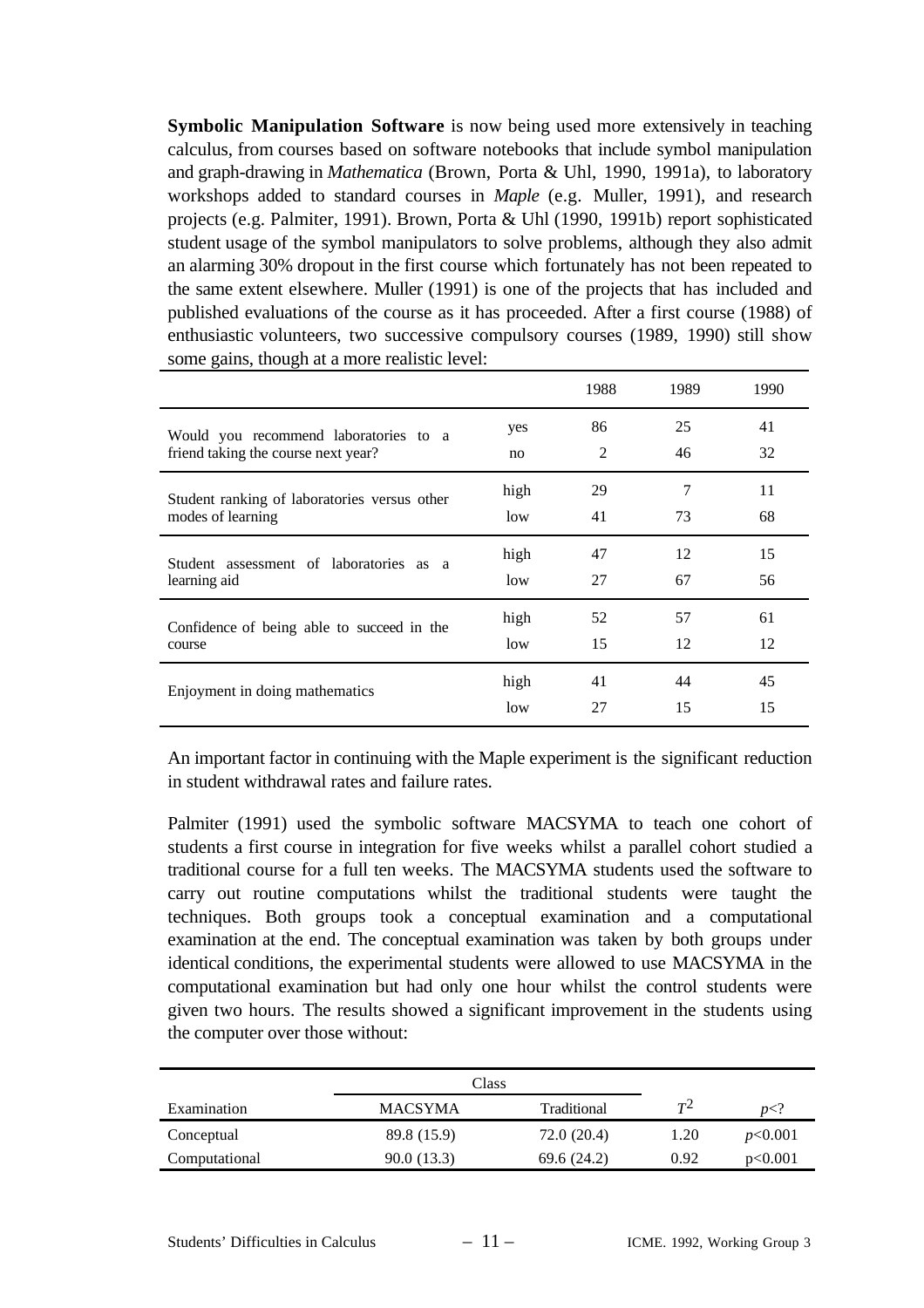This gives clear indications that a "student plus manipulation tool" can be more successful in conceptual and computational tasks that a student working in a traditional manner.

The Calculus Reform Movement is in the first stage of enthusiasm, vigorous attack and mutual competition. What is remarkable is the small extent to which the work of the movement interrelates to the research on student difficulties which has been discussed earlier. At this stage it would be helpful to have a period of impartial reflection and evaluation. A significant difficulty in this process is the wide variety of goals set by the different participants – by what criteria is the success of the operation to be considered?

### **4. Future Developments**

Where do we go from here? In the short term we have the opportunity to discuss what evidence we have for student difficulties. However, the idea of looking for difficulties, then teaching to reduce or avoid them, is a somewhat negative metaphor for education. It is a physician metaphor – look for the illness and try to cure it. Far better is a positive attitude developing a theory of cognitive development aimed at an improved form of learning.

The Calculus Reform Movement began from a general atmosphere of dissatisfaction rather than any clear empirical base. Given that it is based on a number of very large projects, it is natural that the initial activities are based on enthusiasm for the positive gains that are envisaged. Serious money is at stake in terms of selling course materials widely. It is therefore not surprising that independent critical evaluation has not featured widely in the initial stages. Now the euphoria of the beginnings of the movement have had its day, a more sober mood of empirical investigation and objective evaluation will become more appropriate.

Progress in the next four years will profit from:

- More empirical evidence
- more reflection on the evidence
- better theories of learning appropriate for practical teaching

It is the purpose of this working group to reflect on the difficulties encountered by students of differing abilities and experience, to obtain unbiased empirical evidence to build and test theories of learning to enable more fruitful learning experiences for students in the calculus.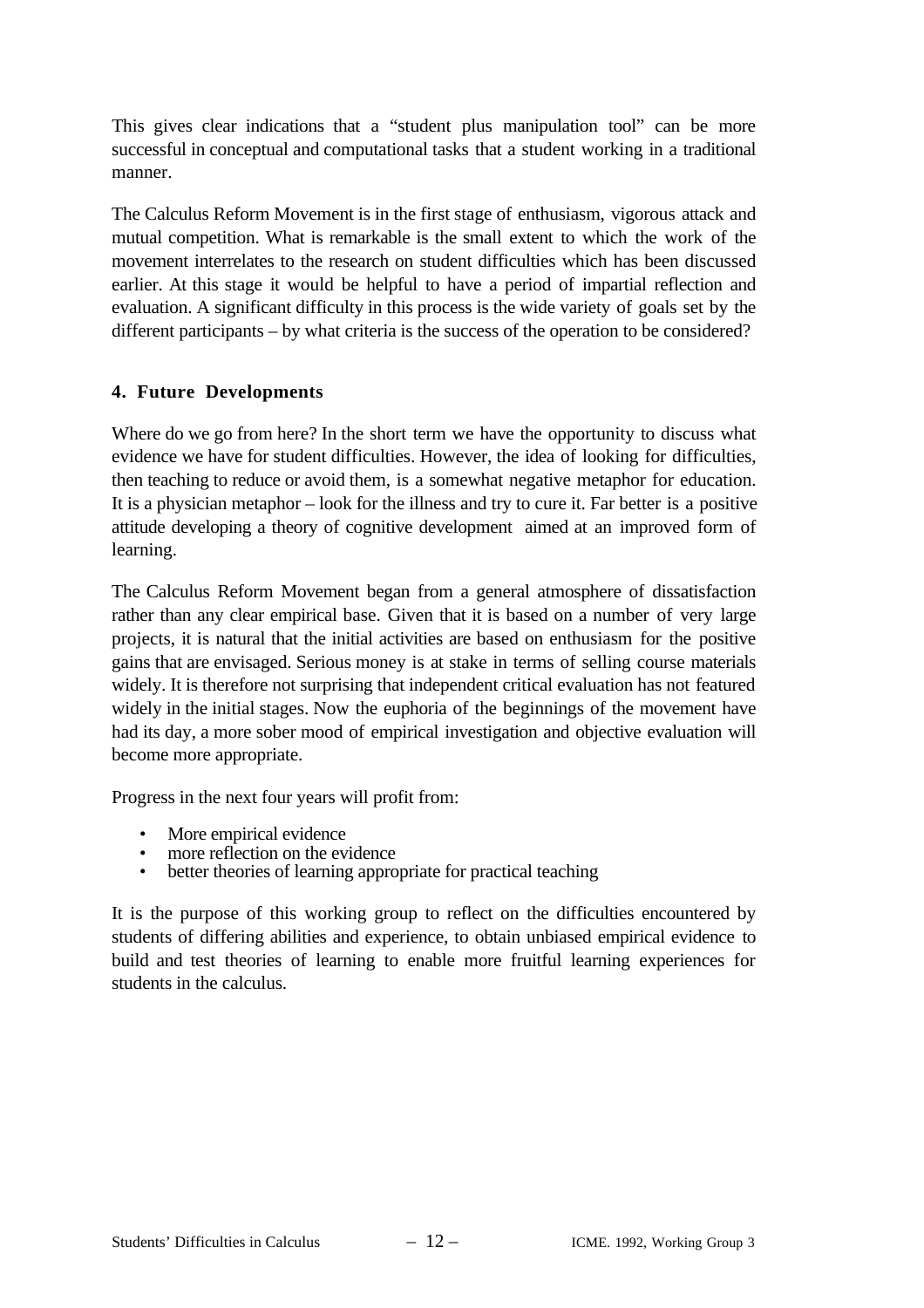#### **References**

- Alibert, D. (1988). Towards new customs in the classroom. *For The Learning of Mathematics*, 8, 2, 31–43.
- Anderson, R. D., & Loftsgaarden, D. (1987). A special calculus survey: preliminary report. In L. A. Steen (Ed.) *Calculus for a New Century: A Pump Not a FIlter*, MAA Notes No. 8, Washington, DC, Mathematical Association of America, 215–216.
- Artigue, M. et al, (1990). *Enseigner autrement les mathématiques en deug A Premiere Année, Principes et Realisations*, IREM de Lille, 59655 Villeneuve d'Ascq Cedex, France.
- Azcarate, C. (1991). Instantaneous speed: concept images at college students' level, and its evolution in a learning experience, *Proceedings, Fifteenth PME Conference*, Assisi, 96–103.
- Brown, D., Porta, H., & Uhl, J. J. (1990). Calculus and Mathematica. In T. W. Tucker (Ed.) *Priming the Calculus Pump: Innovations and Resources*, MAA Notes no. 17, 101–120.
- Brown, D., Porta, H., & Uhl, J. J. (1991a). Calculus and Mathematica: A Laboratory Course for Learning by Doing. In L. C. Leinbach et al (Eds.) *The Laboratory Approach to Teaching Calculus*, MAA Notes no. 20, 99–110.
- Brown, D., Porta, H., & Uhl, J. J. (1991b). Lightly Edited Samples of Student Writing in Calculus and Mathematica. In L. C. Leinbach *et al* (Eds.), *The Laboratory Approach to Teaching Calculus*, MAA Notes no. 20, 189–196.
- Case, R. W. (1991). The Basic Link in Calculus Reform: Student Discovery, *Primus* 1, 4 339–342.
- Cornu, B. (1981). Apprentissage de la notion de limite: modèles spontanés et modèles propres, *Actes du Cinquième Colloque du Groupe Internationale PME*, Grenoble, 322–326.
- Cornu, B. (1992). Limits. In D. O. Tall (Ed.), *Advanced Mathematical Thinking*, Kluwer: Dordrecht, 153–166.
- Crowell, R. H. & Prosser, R. T. (1991). Computers with Calculus at Dartmouth', *Primus* 1 2, 149 158.
- Cummins, K. (1960). A Student Experience-Discovery Approach to the Teaching of Calculus, *Mathematics Teacher*, reprinted in *Readings from the Mathematics Teacher* NCTM (1977) 31–39.
- Davis, R.B., & Vinner, S., (1986). The Notion of Limit: Some Seemingly Unavoidable Misconception Stages. *Journal of Mathematical Behavior*, 5, 3, 281–303.
- Dreyfus, T. & Eisenberg, T. (1986). On visual versus analytical thinking in mathematics, *Proceedings of PME 10*, London, 152–158.
- Dreyfus, T. & Eisenberg, T. (1991). On the reluctance to visualize in mathematics. In W. Zimmermann & S. Cunningham (Eds.) *Visualization in Teaching and Learning Mathematics*, MAA Notes No. 19, 25–37.
- Dubinsky, E. (1992). A Learning Theory Approach to Calculus. In Z. A. Karian (Ed.) *Symbolic Computation in Undergraduate Matheamtics Education*, MAA Notes No. 24, 43–55.
- Dubinsky, E. & Schwingendorf, K. (1991). *Calculus, Concepts and Computers*, West: St Paul.
- Farmer, T. (1991). Breaking Away from the Lecture Mode in Calculus, *Primus* 1 4, 347–351.
- Ferrini-Mundi, J. & Gaudard, M. (1992), Preparation or Pitfall in the Study of College Calculus, Journal for Research in Mathematics Education, 23 1, 56–71.
- Gleason, A. M., Hughes Hallett, D., & Brettschneider C. (1990). Harvard Consortium. In T. W. Tucker (Ed.) *Priming the Calculus Pump: Innovations and Resources*, MAA Notes no. 17, p. 241.
- Hughes Hallett, D. (1991). Visualization and Calculus Reform. In W. Zimmermann & S. Cunningham (Eds.), *Visualization in Teaching and Learning Mathematics*, MAA Notes No. 19, 121–126.
- London Mathematical Society (1992). *The Future for Honours Degree Courses in Mathematics and Statistics*, London.
- Mamona-Downs, J. (1990). Pupils' interpretation of the limit concept; a comparison study between Greeks and English, *Proceedings of the Fourteenth PME Conference*, México, **I**, 69–75.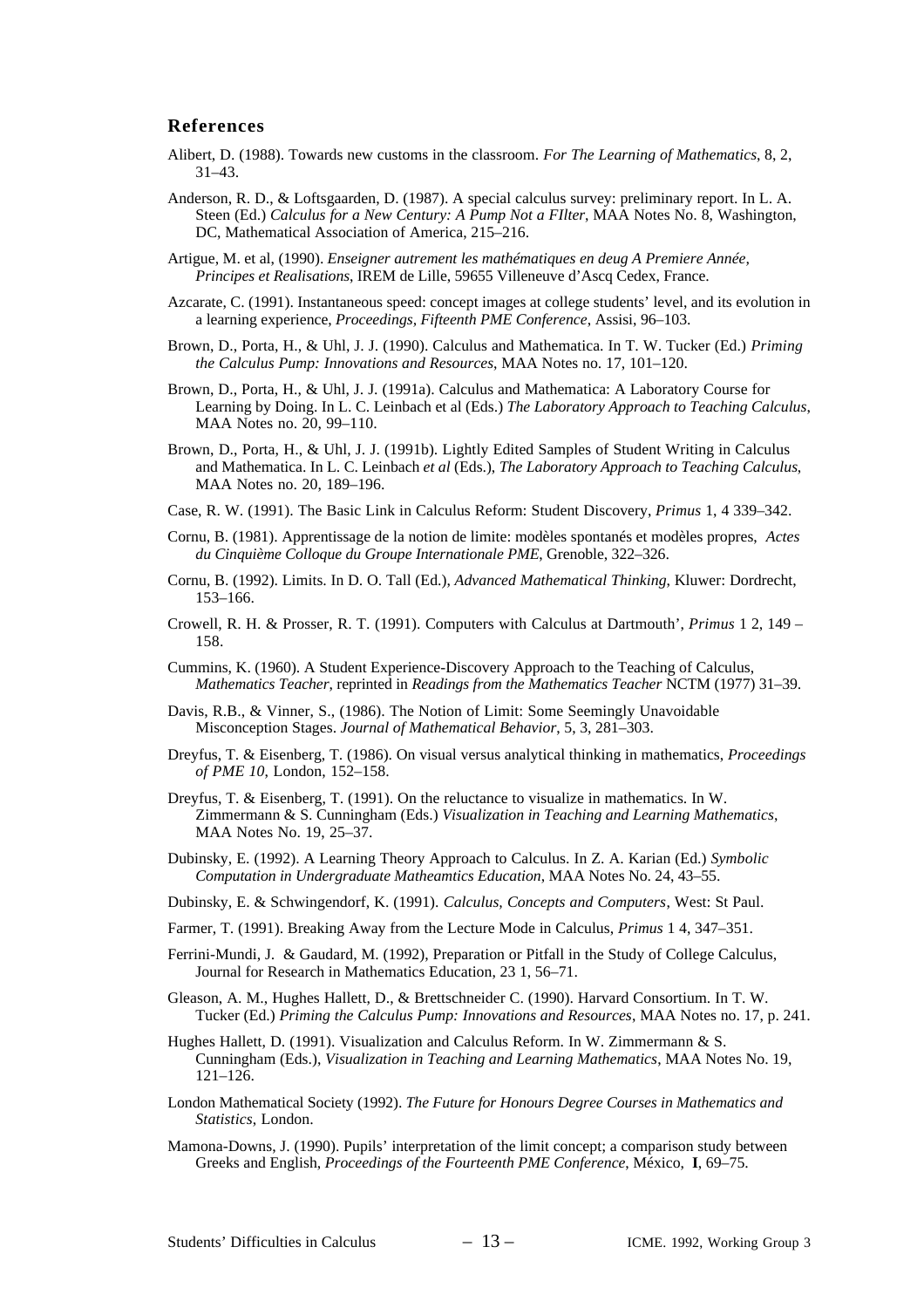- Muller E. R. (1991). MAPLE Laboratory in a Service Calculus Course. In L. C. Leinbach et al (Eds.) *The Laboratory Approach to Teaching Calculus*, MAA Notes no. 20, 111–117.
- Mundy, J. (1984). Analysis of errors of first year calculus students. In *Theory, Research and Practice in Mathematical Education*, A. Bell, B. Love & J. Kilpatrick (Eds.) *Proceedings of ICME 5*, Shell Centre, Nottingham, UK, 170–172.
- Orton, A. (1980a). *A cross-sectional study of the understanding of elementary calculus in adolescents and young adults,* unpublished Ph.D., Leeds University.
- Orton, A. (1980b). An investigation into the understanding of elementary calculus in adolescents and young adults, *Cognitive Development Research in Science and Mathematics*, University of Leeds 201–215.
- Orton, A. (1983a). Students' understanding of integration, *Educational Studies in Mathematics* 14, 1–18.
- Orton, A. (1983b). Students' understanding of differentiation, *Educational Studies in Mathematics* 14, 235–250.
- Palmiter, J. R. (1991). Effects of Computer Algebra Systems on Concept and Skill Acquisition in Calculus, *Journal for Research in Mathematics Education*, 22 2,151–156.
- Robert, A. (1982). L'Acquisition de la notion de convergence des suites numériques dans l'Enseignement Supérieur, *Recherches en Didactique des Mathématiques,* vol 3, no 3, 307–341.
- Robert, A. & Boschet, F. (1984). L'acquisition des débuts de l'analyse sur **R** dans un section ordinaire de DEUG première année, *Cahier de didactique des mathématiques 18–1*, IREM, Paris VII.
- Schwarzenberger, R. L. E. & Tall, D. O. (1978). Conflicts in the learning of real numbers and limits, *Mathematics Teaching* **82**, 44–49.
- Selden, J., Mason, A., & Selden, A. (1989). Can average calculus students solve non routine problems?, *Journal of Mathematical Behavior*, 8, 45–50.
- Sierpin´ ska, A. (1985). Obstacles epistémologiques relatifs à la notion de limite, *Recherches en Didactique des Mathématiques*, 6.1, 5–67.
- Sierpin ska, A. (1987). Humanities students and Epistemological Obstacles Related to Limits, *Educational Studies in Mathematics*, 18,4, 371–87.
- Sullivan, K. (1976). The teaching of elementary calculus: an approach using infinitesimals, *American Mathematical Monthly* 83,5 370–375.
- Smith, D. A. & Moore L. C. (1991). Project CALC: An Integrated Laboratory Course. In Leinbach *et al* (Eds.), *The Laboratory Approach to Teaching Calculus*, MAA Notes Volume 20, Mathematical Association of America, 81–92.
- Steen, L. A., (Ed.) (1988). *Calculus for a New Century: a Pump, not a Filter*, MAA Notes No. 8.
- Tall, D. O. (1986). The complementary roles of short programs and prepared software for mathematics learning, *Bulletin of the I.M.A.*, 23, 128–133.
- Tall D. O, Blokland, P. & Kok, D. (1990). *A Graphic Approach to the Calculus*, (for I.B.M. compatible computers), Sunburst.
- Tall, D. O., & Sheath, G. (1983). Visualizing higher level mathematical concepts using computer graphics, *Proceedings of the Seventh International Conference for the Psychology of Mathematics Education*, Israel, 357–362.
- Williams, S. R. (1991). Models of Limit Held by College Calculus Students, *Journal for Research in Mathematics Education*, **22** 3, 237–251.